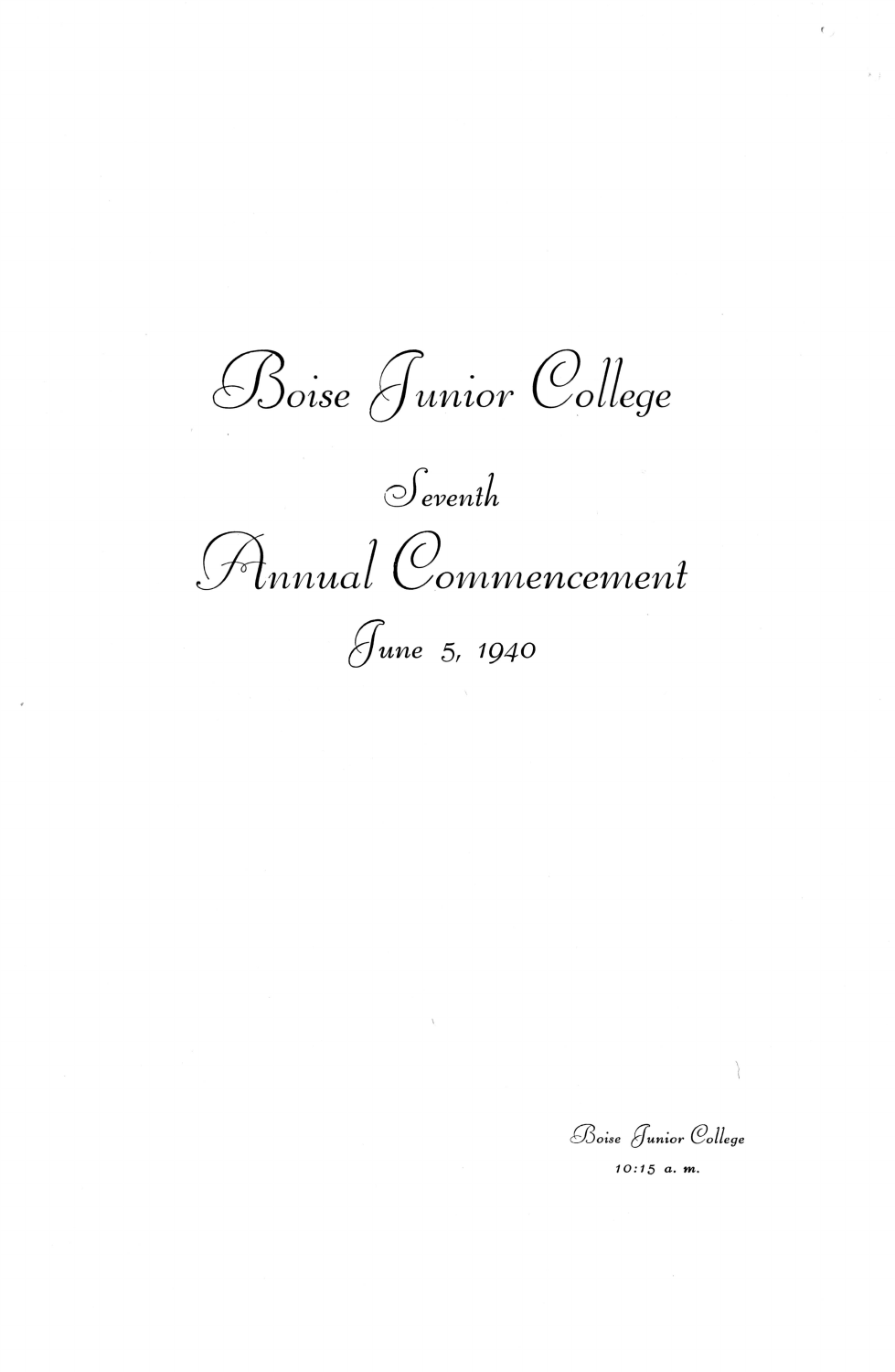*d'evenfh {A,nnual @ommencemenf* 

PROCESSIONAL-Pomp and Circumstance

**INVOCATION** 

DR. THOMAS ACHESON, *Pastor,*  Methodist Epsicopal Church

Coronado

BETTY JEAN QUALEY

ADDREss-When Free People Grow Up DR. HENRY NEUMANN

Emitte Spiritum Praise the Lord

A CAPPELLA CHOIR

ANNOUNCEMENTS FOR THE YEAR 1940-1941 PRESIDENT CHAFFEE

First Primrose Confidant (Incidental Solo by JANE HARRIS) WOMEN'S ENSEMBLE

PRESENTATION OF DIPLOMAS O. O. HAGA, *President,*  Board of Trustees

COLLEGE HYMN-Les Bois

AUDIENCE AND CHOIR

LES BOIS

*Bonneville looked at the sun on the forest, Watched the dark valley grow bright with the flame, Uttered the word, to its splendor a tribute, Uttered the now unforgettable name.* 

**CHORUS** 

*Boise, the beautiful, Boise, the wonderful, Take up the word from the frontiersman's lips, Sing of the strength in the Idaho forest, . Sing of the hills where the western sun dips.* 

CHORAL BENEDICTION

A CAPPELLA CHOIR

*Lutkin* 

*Greig* 

*Schuetky Christensen* 

*Hewitt* 

*Strachan* 

*Elgar* 

*Levy*